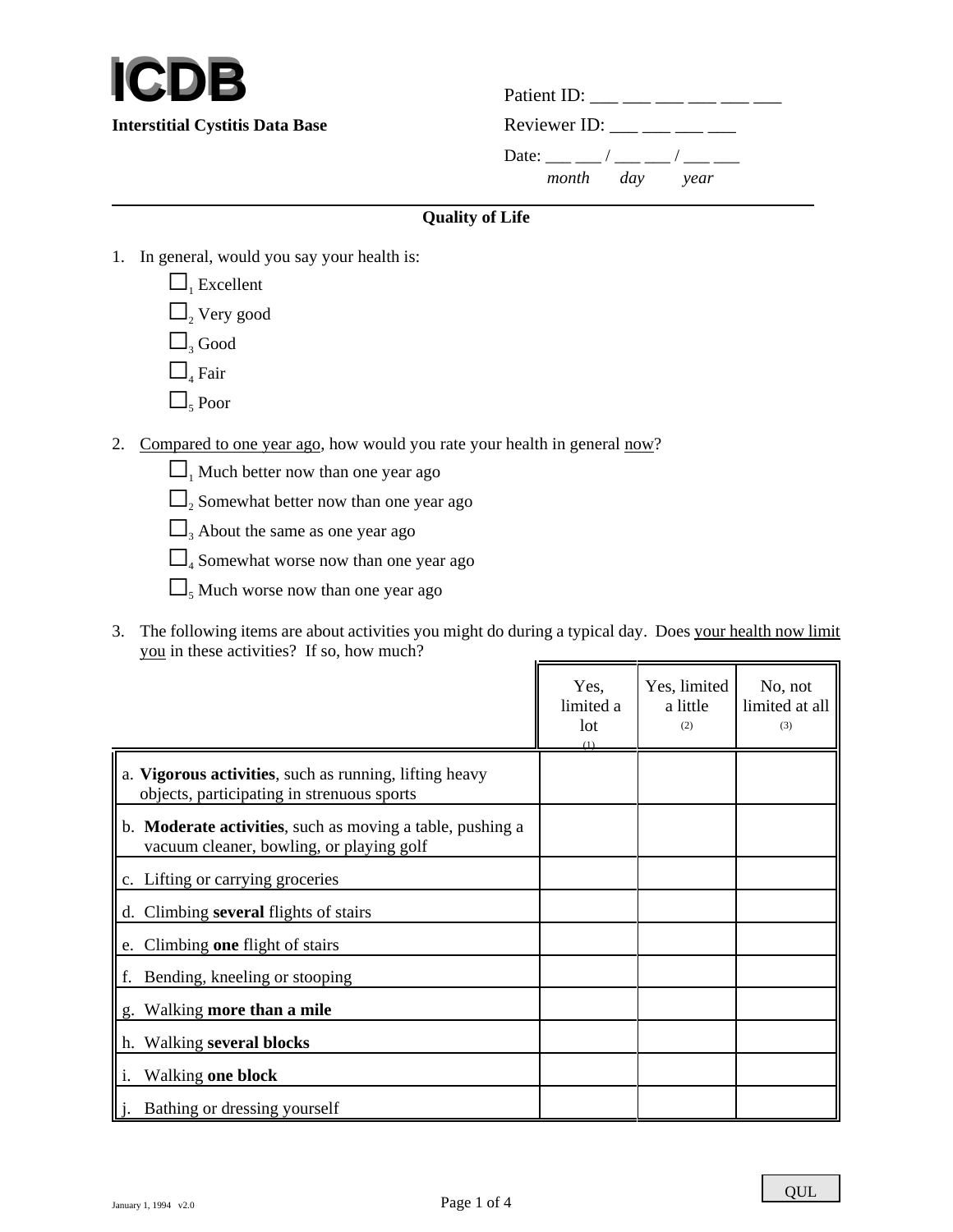4. During the past 4 weeks, have you had any of the following problems with your work or other regular daily activities as a result of your physical health?

|                                                                                                            | Yes<br>(1) | No |
|------------------------------------------------------------------------------------------------------------|------------|----|
| Cut down the <b>amount of time</b> you spent on work or other<br>a.<br>activities                          |            |    |
| <b>Accomplished less than you would like</b><br>b.                                                         |            |    |
| Were limited in the <b>kind</b> of work or other activities<br>$\mathbf{c}$ .                              |            |    |
| Had <b>difficulty</b> performing the work or other activities (for<br>d.<br>example, it took extra effort) |            |    |

5. During the past 4 weeks, have you had any of the following problems with your work or other regular daily activities as a result of any emotional problems (such as feeling depressed or anxious)?

|                                                                                | Yes<br>(1) | Nο<br>(2) |
|--------------------------------------------------------------------------------|------------|-----------|
| a. Cut down the <b>amount of time</b> you spent on work or other<br>activities |            |           |
| <b>Accomplished less than you would like</b><br>$b_{1}$                        |            |           |
| c. Didn't do work or other activities as carefully as usual                    |            |           |

- 6. During the past 4 weeks, to what extent has your physical health or emotional problems interfered with your normal social activities with family, friends, neighbors, or groups?
	- $\Box$  Not at all
	- $\Box_{\scriptscriptstyle 2}$  Slightly
	- $\Box$ <sub>3</sub> Moderately
	- $\Box$ <sub>4</sub> Quite a bit
	- $\Box$ <sub>5</sub> Extremely
- 7. How much bodily pain have you had during the past 4 weeks?
	- $\Box$  None  $\Box$ <sub>2</sub> Very mild  $\Box$ <sub>3</sub> Mild  $\Box$ <sub>4</sub> Moderate  $\Box$ <sub>5</sub> Severe  $\Box$  Very severe
- 8. During the past 4 weeks, how much did pain interfere with your normal work (including both work outside the home and housework)?

QUL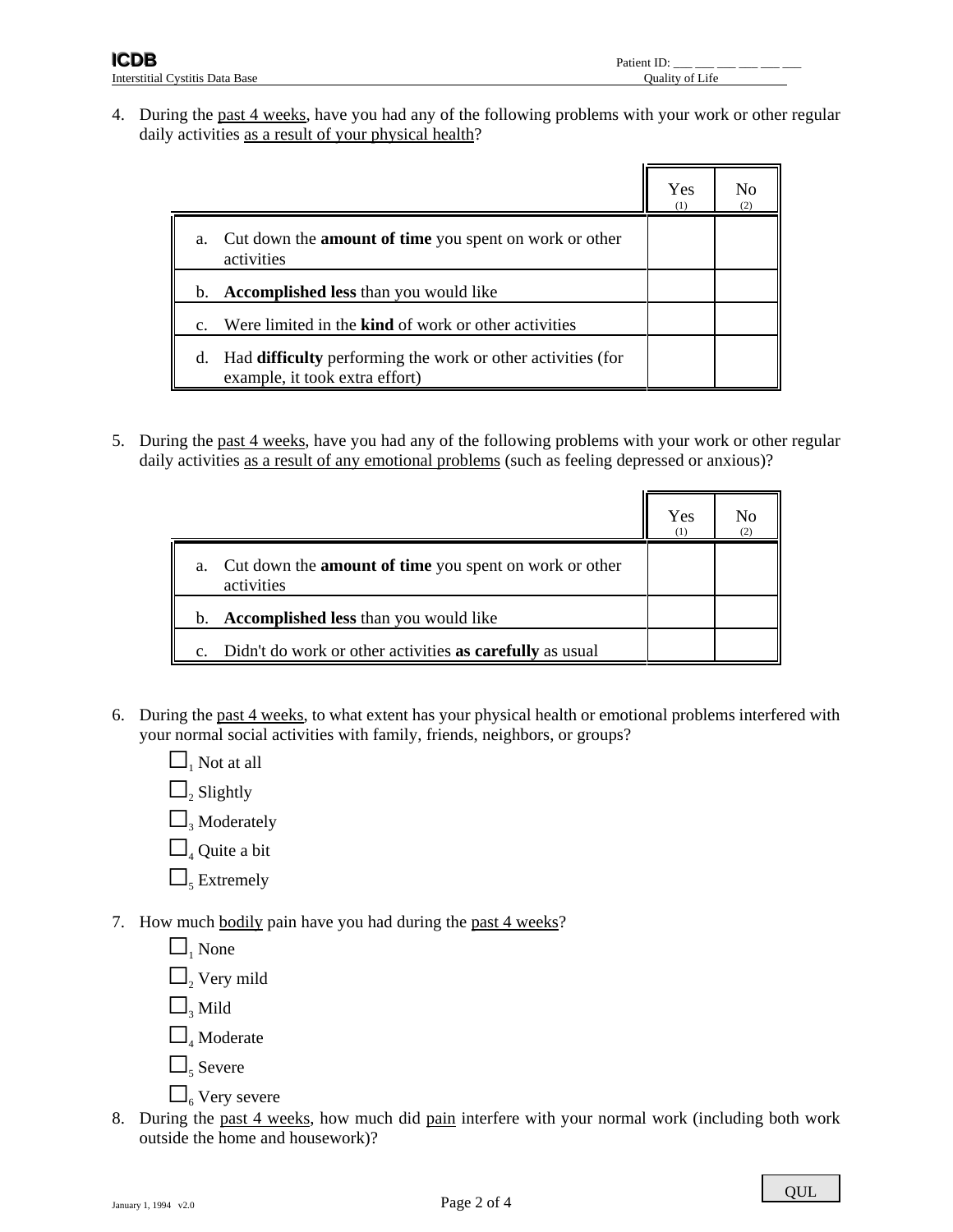$\Box$  Not at all  $\Box$ <sub>2</sub> A little bit  $\Box$ <sub>3</sub> Moderately  $\Box$ <sub>4</sub> Quite a bit  $\Box$ <sub>5</sub> Extremely

9. These questions are about how you feel and how things have been with you during the past 4 weeks. For each question, please give the one answer that comes closest to the way you have been feeling. How much of the time during the past 4 weeks ...

|                                                                           | All of<br>the<br>time<br>(1) | Most of<br>the<br>time<br>(2) | A good<br>bit of the<br>time<br>(3) | Some<br>of the<br>time<br>(4) | A little<br>of the<br>time<br>(5) | None of<br>the time<br>(6) |
|---------------------------------------------------------------------------|------------------------------|-------------------------------|-------------------------------------|-------------------------------|-----------------------------------|----------------------------|
| a. Did you feel full of pep?                                              |                              |                               |                                     |                               |                                   |                            |
| b. Have you been a very nervous<br>person?                                |                              |                               |                                     |                               |                                   |                            |
| c. Have you felt so down in the dumps<br>that nothing could cheer you up? |                              |                               |                                     |                               |                                   |                            |
| d. Have you felt calm and peaceful?                                       |                              |                               |                                     |                               |                                   |                            |
| e. Did you have a lot of energy?                                          |                              |                               |                                     |                               |                                   |                            |
| f. Have you felt downhearted and blue?                                    |                              |                               |                                     |                               |                                   |                            |
| g. Did you feel worn out?                                                 |                              |                               |                                     |                               |                                   |                            |
| h. Have you been a happy person?                                          |                              |                               |                                     |                               |                                   |                            |
| i. Did you feel tired?                                                    |                              |                               |                                     |                               |                                   |                            |

- 10. During the past 4 weeks, how much of the time has your physical health or emotional problems interfered with your social activities (like visiting with friends, relatives, etc.)?
	- $\Box$  All of the time
	- $\Box$ <sub>2</sub> Most of the time
	- $\Box$ <sub>3</sub> Some of the time
	- $\Box$ <sub>4</sub> A little of the time
	- $\Box$ <sub>5</sub> None of the time